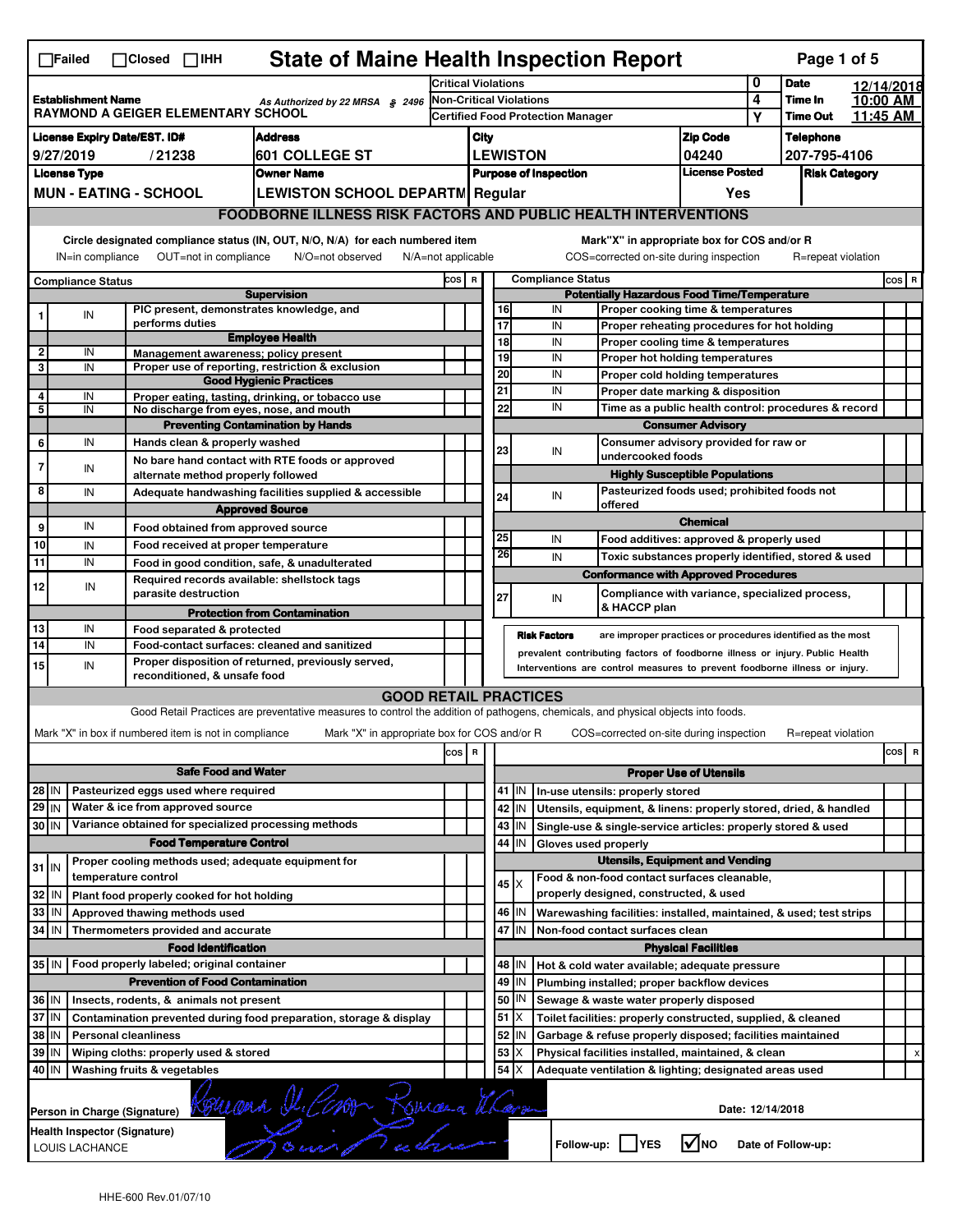|                                                                                         |                    | <b>State of Maine Health Inspection Report</b> | Page 2 of 5               |                                 |              |                          |                                  |
|-----------------------------------------------------------------------------------------|--------------------|------------------------------------------------|---------------------------|---------------------------------|--------------|--------------------------|----------------------------------|
| <b>Establishment Name</b>                                                               |                    | As Authorized by 22 MRSA                       | 12/14/2018<br><b>Date</b> |                                 |              |                          |                                  |
| RAYMOND A GEIGER ELEMENTARY SCHOOL                                                      |                    |                                                |                           |                                 |              | \$2496                   |                                  |
| License Expiry Date/EST. ID#<br><b>Address</b><br>/21238<br>601 COLLEGE ST<br>9/27/2019 |                    |                                                |                           | City / State<br><b>LEWISTON</b> | /ME          | <b>Zip Code</b><br>04240 | <b>Telephone</b><br>207-795-4106 |
|                                                                                         |                    |                                                |                           | <b>Temperature Observations</b> |              |                          |                                  |
| Location                                                                                | <b>Temperature</b> |                                                |                           |                                 | <b>Notes</b> |                          |                                  |
| Cheese pizza                                                                            | 168*               | Hot holding                                    |                           |                                 |              |                          |                                  |
| Hot water                                                                               | $123*$             | hand wash sink                                 |                           |                                 |              |                          |                                  |
| Peas                                                                                    | $175*$             | Hot holding                                    |                           |                                 |              |                          |                                  |
| Auto dish machine                                                                       | $180^{*}+$         | Final rinse temp                               |                           |                                 |              |                          |                                  |
| Milk                                                                                    | $38*$              | Milk cooler                                    |                           |                                 |              |                          |                                  |
| Pickles                                                                                 | $37*$              | Walk in cooler                                 |                           |                                 |              |                          |                                  |
| Sliced turkey                                                                           | $38*$              | Two door upright refrigerator                  |                           |                                 |              |                          |                                  |
| Cheesy chicken pasta                                                                    | 170*               | Hot holding                                    |                           |                                 |              |                          |                                  |
| Grapes                                                                                  | $40*$              | Salad bar                                      |                           |                                 |              |                          |                                  |



**Date: 12/14/2018**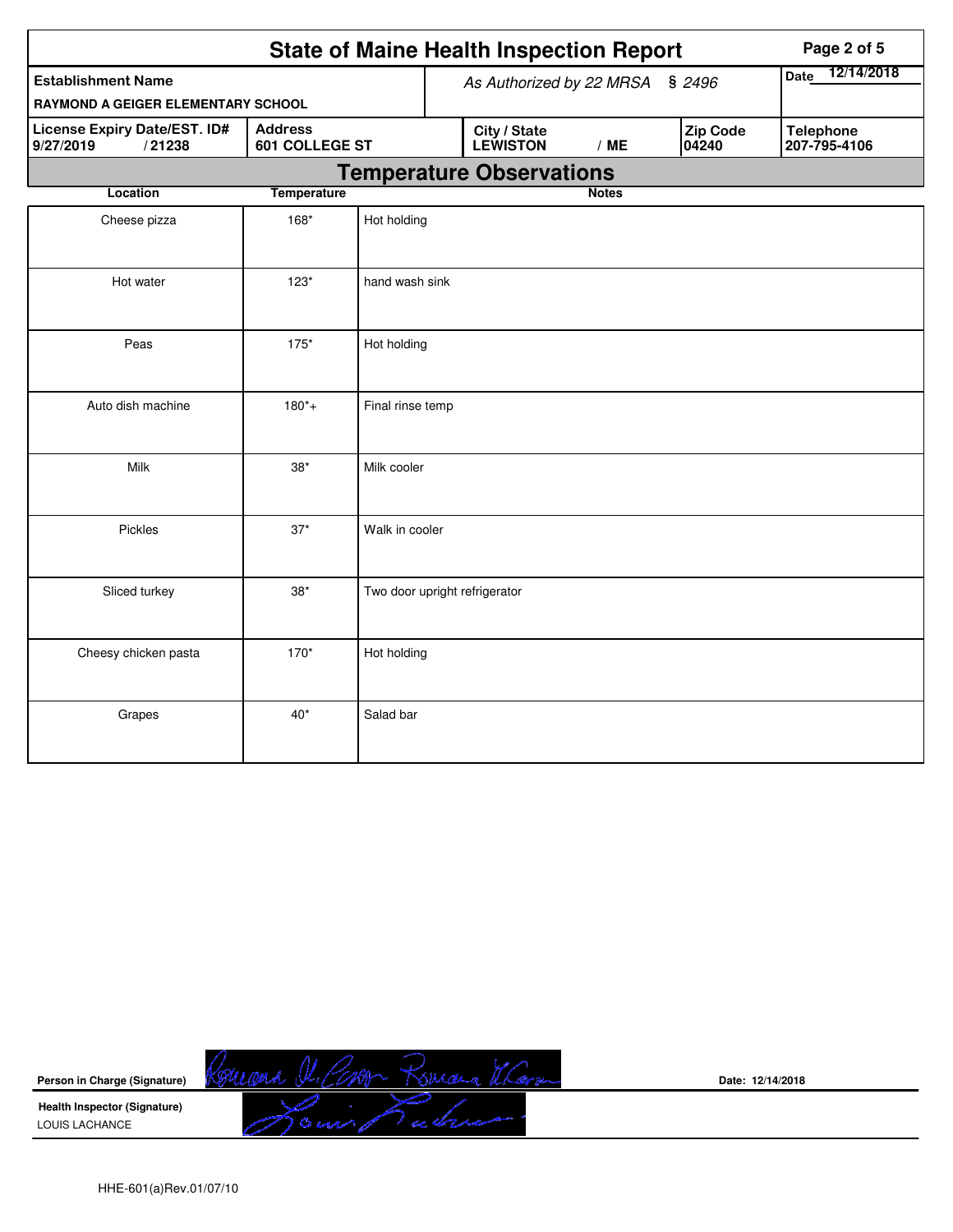|                                                                                                                                                    | <b>State of Maine Health Inspection Report</b> | Page 3 of 5                     |    |                          |      |            |  |  |  |
|----------------------------------------------------------------------------------------------------------------------------------------------------|------------------------------------------------|---------------------------------|----|--------------------------|------|------------|--|--|--|
| <b>Establishment Name</b>                                                                                                                          |                                                |                                 |    |                          | Date | 12/14/2018 |  |  |  |
| <b>RAYMOND A GEIGER ELEMENTARY SCHOOL</b>                                                                                                          |                                                |                                 |    |                          |      |            |  |  |  |
| License Expiry Date/EST. ID#<br>9/27/2019<br>/21238                                                                                                | <b>Address</b><br>601 COLLEGE ST               | City / State<br><b>LEWISTON</b> | ME | <b>Zip Code</b><br>04240 |      |            |  |  |  |
| <b>Observations and Corrective Actions</b>                                                                                                         |                                                |                                 |    |                          |      |            |  |  |  |
| Violations cited in this report must be corrected within the time frames below, or as stated in sections<br>8-405.11 and 8-406.11 of the Food Code |                                                |                                 |    |                          |      |            |  |  |  |
| 45: 4-501.11: N: Equipment in disrepair.                                                                                                           |                                                |                                 |    |                          |      |            |  |  |  |
| INSPECTOR NOTES: Gasket on milk cooler split and partially missing. Replace with new gasket.                                                       |                                                |                                 |    |                          |      |            |  |  |  |

51: 6-202.14: N: Toilet room not enclosed, with a self closing, tight fitting door.

INSPECTOR NOTES: Door is not self closing. Install hardware or door to provide self closing and tight fitting.

53: 6-501.12: N: The physical facilities are not clean.

INSPECTOR NOTES: \*\*REPEAT\*\* Floors, coving and walls behind cooking equipment and tops of ovens have dirt/dust build up. Clean more often and thoroughly.

54: 6-501.14.(A): N: Ventilation not clean.

INSPECTOR NOTES: Ventilation above automatic dishwasher has build up of dust and debris. Clean more often to avoid build up.

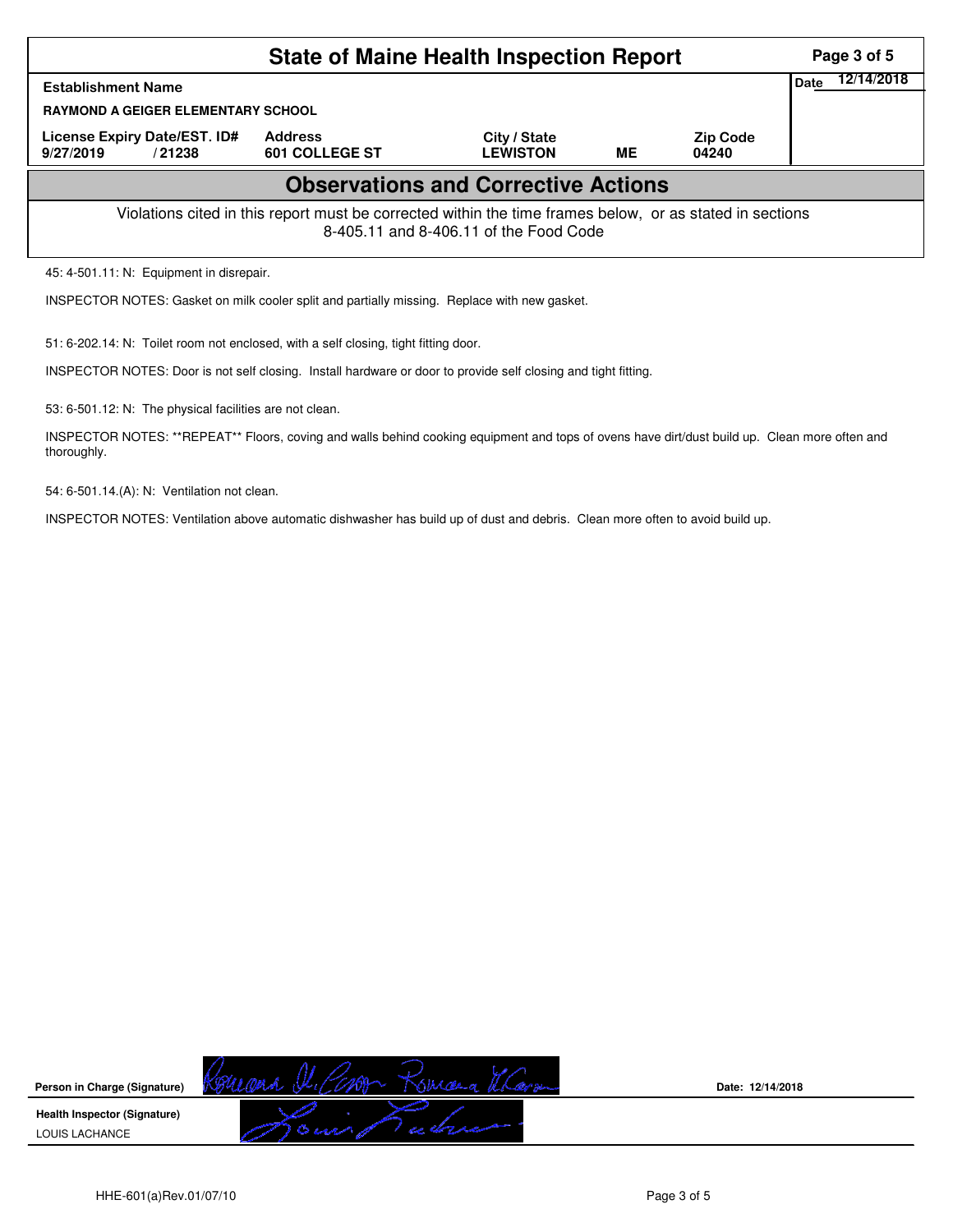| <b>State of Maine Health Inspection Report</b><br>Page 4 of 5 |                                  |                                 |    |                          |             |            |  |  |  |  |
|---------------------------------------------------------------|----------------------------------|---------------------------------|----|--------------------------|-------------|------------|--|--|--|--|
| <b>Establishment Name</b>                                     |                                  |                                 |    |                          | <b>Date</b> | 12/14/2018 |  |  |  |  |
| <b>RAYMOND A GEIGER ELEMENTARY SCHOOL</b>                     |                                  |                                 |    |                          |             |            |  |  |  |  |
| License Expiry Date/EST. ID#<br>9/27/2019<br>/21238           | <b>Address</b><br>601 COLLEGE ST | City / State<br><b>LEWISTON</b> | MЕ | <b>Zip Code</b><br>04240 |             |            |  |  |  |  |
| <b>Inspection Notes</b>                                       |                                  |                                 |    |                          |             |            |  |  |  |  |

## Certified Food Protection Manager: Romana Caron exp. 3/18/21 Samantha Baldwin exp. 3/16/23

Unless directed otherwise, all Eating Establishments are required to submit a copy of their Certified Food Protection Manager (CFPM) certificate. A CFPM must be hired at the time of a new eating establishment opening or within 60 days of when a CFPM leaves employment. For a list of CFPM courses and trainers go to http://www.maine.gov/healthinspection/training.htm

Please provide a copy of this certification(s) to Carol Gott, Health Inspection Program, 286 Water St. 3rd Floor, Augusta, ME 04333, carol.gott@maine.gov or faxing to 207-287-3165.

Please include the name of your establishment and the establishment ID# with your certification(s).

Employee Health Policy:

The Health Inspection Program has implemented an educational public health initiative on Employee Health on March 1, 2017. The policy handouts will be provided to you by your inspector and reviewed during inspection for compliance. They are also available on the Program's website: http://www.maine.gov/healthinspection

2013 Maine Food Code Adoption:

The Maine Food Code was adopted in October of 2013. Please refer to our website for a copy, http://www.maine.gov/healthinspection. Following are a few of the major changes: \* No Bare Hand Contact with Ready-To-Eat Food. \* Establishments must have clean-up procedures for employees to follow following vomiting and diarrheal events. \* Date marking of Ready-to-eat potentially hazardous foods.

Violation Correction Timeframe:

Critical violations should be corrected on site, but in any event, within 10 days. The licensee must contact Louis Lachance when the critical violation has been addressed at 207-513-3125 extension 3224 or at llachance@lewistonmaine.gov. Non-critical violations must be corrected within 30 days. Failure to satisfactorily correct these violations before the follow-up inspection may result in enforcement proceedings by the Department to include fines and penalties. License renewals can be denied if violations are not corrected within the noted timeframes.

C= Critical violation and NC= Non-critical violation:

"Critical violation" means a provision of the Food Code that, if in non-compliance, is more likely than other violations to contribute to food contamination, illness or environmental health hazard.

Additional Inspection Fee:

License fees provide for two inspections per year. When additional inspections are required, the Department may charge an additional \$100 fee to cover the costs of each additional inspection or visit.

## Document Retention/Posting:

Pursuant to the Maine Food Code, the establishment's current license must be displayed. In addition, a sign or placard must be posted in a conspicuous area notifying consumers that a copy of the most recent inspection report is available upon request. CFPM certificates must be posted in a conspicuous area and must be available to the Department upon request.

| Person in Charge (Signature) |             | Date: 12/14/2018 |  |
|------------------------------|-------------|------------------|--|
| Health Inspector (Signature) |             |                  |  |
| LOUIS LACHANCE               | a character |                  |  |